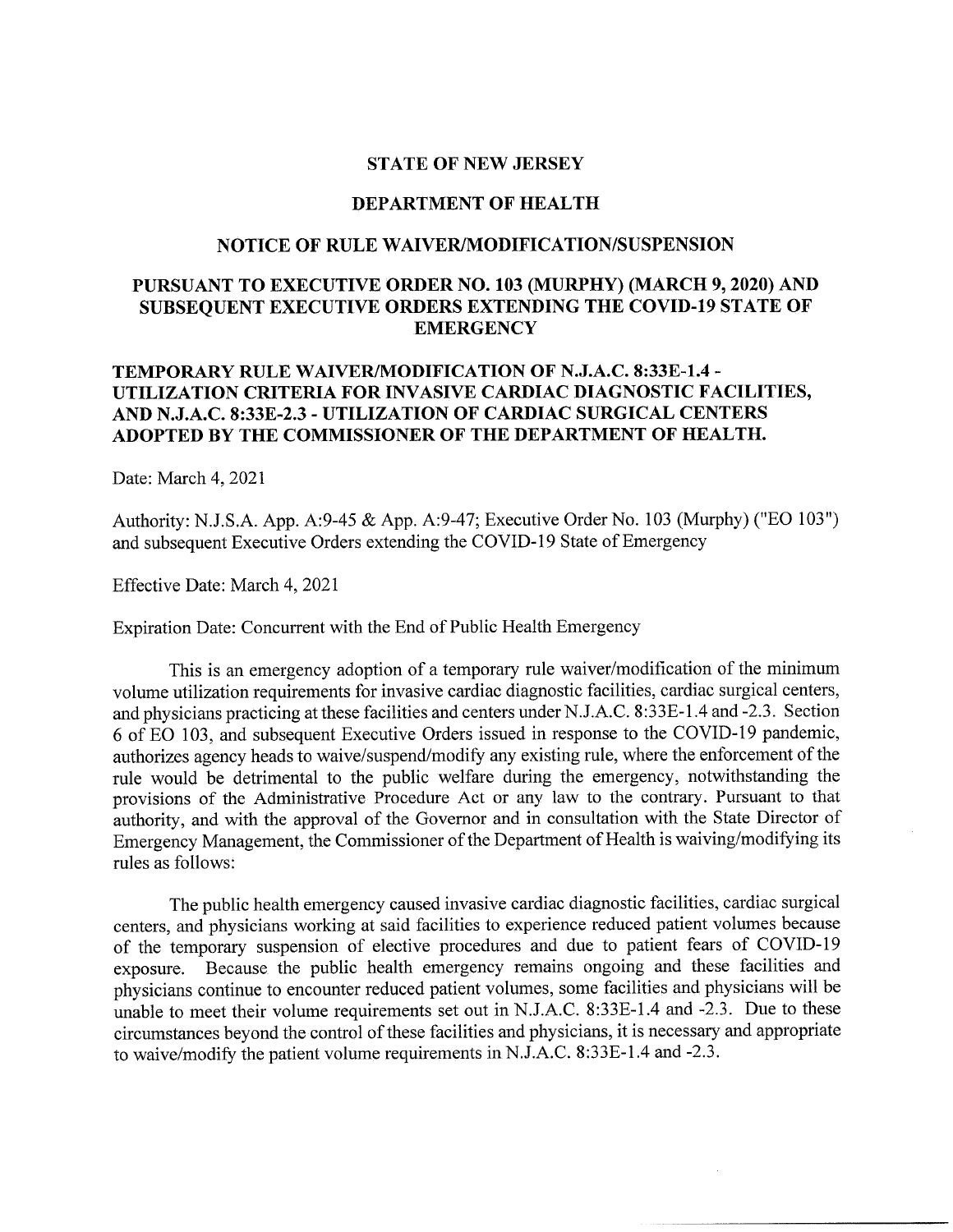Pursuant to this temporary rule waiver/modification, the minimum volume requirements for existing invasive cardiac diagnostic facilities, cardiac surgical centers, and physicians practicing at these centers and facilities detailed in N.1.A.C. 8:33E-l.4 and -2.3 are waived for the duration of the COVID-19 Public Health Emergency. Facility utilization requirements are measured by the numbers provided for the last four quarters, based on the facility's licensure anniversary date. Accordingly, the minimum volume utilization requirements for invasive cardiac diagnostic facilities and cardiac surgical centers provided in N.1.A.C. 8:33E-1.4 and -2.3 are waived if at least one quarter of the facility's reporting cycle is covered by the Public Health Emergency. Physician volume utilization requirements are measured on a calendar year basis. The minimum utilization requirements for physicians provided in N.1.A.C. 8:33E- 1.4 and -2.3 are waived for any calendar year in which the Public Health Emergency was in effect for 90 days or more.

After the conclusion of the Public Health Emergency and the time frames set out above, invasive cardiac diagnostic facilities, cardiac surgical centers, and physicians practicing at these facilities and centers will be required to resume complying with the minimum volume utilization requirements set forth in N.J.A.C. 8:33E-l.4 and -2.3.

Any questions concerning this temporary rule waiver/modification should be directed to Jean DeVitto, Executive Director, Certificate of Need and Healthcare Facility Licensure Program, at CNL.Inguiry Waiverslssued@doh.nj.gov.

Full Text of the proposed modifications follows (additions indicated in boldface thus;

deletions indicated in brackets [thus]):

8:33E-1.4 Utilization criteria for invasive cardiac diagnostic facilities

(a)-(c) (No Change.)

(d) Notwithstanding (a) - (c) above, the minimum volume utilization requirements for

invasive cardiac diagnostic facilities and physicians practicing at these facilities are

suspended during the COVID-19 Public Health Emergency as follows:

1. The minimum volume utilization requirements for invasive cardiac diagnostic

facilities are waived if at least one quarter of the facility's reporting cycle occurred during

the Public Health Emergency initially declared in Executive Order No. 103.